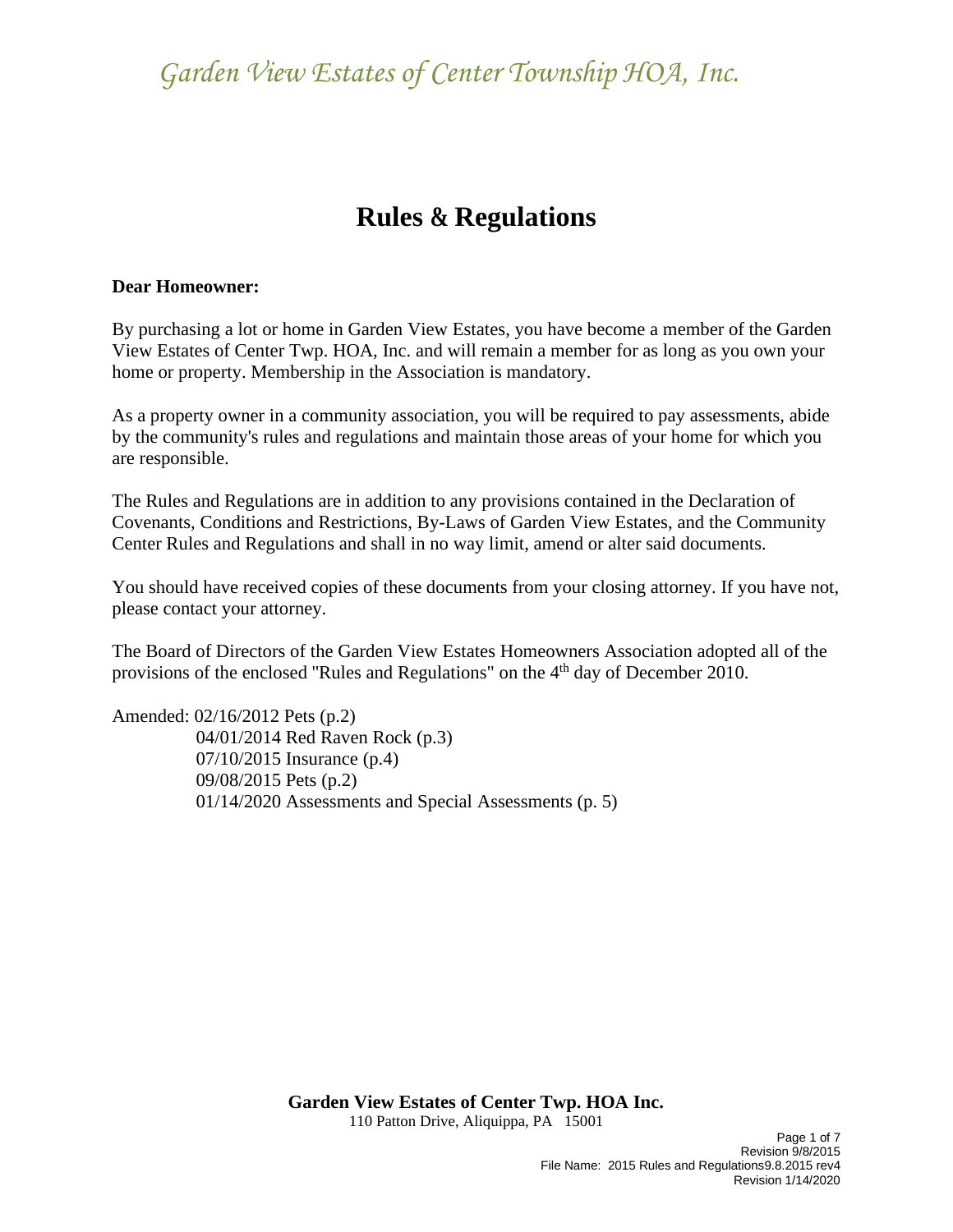### **General Rules**

*Repair Requirements:* Each owner shall, at their sole cost and expense, repair his residence, keeping the same in a good condition comparable to the condition of the residence at the time of its initial construction, excepting only normal wear and tear. Construction or replacement materials for the outside of a residence must be of the same color and quality (or better) of that material being replaced.

*Pets*: Only one (1) common domesticated household pet of the Property Owners and Property Owners' guest may be kept on any lot or in any dwelling in Garden View Estates, but in no event for the purpose of breeding or for any commercial purposes whatsoever. If a Property Owner has more than one pet on or before December 4, 2010, the owner may keep the additional pet/s for the life of the pet/s. The homeowner must show proof of liability insurance pertaining to the animal.

No other animals, live stock, reptiles or poultry of any kind shall be kept, raised, bred or maintained on any portion of the property.

Homeowners are responsible to see that their pets do not cause a nuisance. Pets are required to have some kind of identification on them and must have required license and current inoculation against rabies. All animals must be kept on a leash at all times unless within a dwelling.

Pet owners are responsible for cleaning up any mess that a pet creates within any lot or the Association property. Pet owners are requested to carry a scoop or other device to clean up any defecation left by their pet.

*Clothes Drying:* No drying or airing of any clothing or bedding shall be permitted outdoors on the lots or houses or over the deck railings of any dwelling. No clotheslines shall be installed or located on any lot in the community.

*Lighting*: The design and location of all exterior lighting fixtures shall be subject to the approval of the Architectural Control Committee (ACC) or Board of Directors. Neither these nor other illumination devices including, but not limited to, holiday ornaments located anywhere on the structures or grounds of any residential lot within the property shall be located, directed, or of such intensity to affect adversely the nighttime environment of the adjacent property.

Each unit owner is responsible for replacement and maintenance of residential pole lamps. To maintain proper lighting and visibility, owners shall make sure these lights are operating in the late evenings and nights.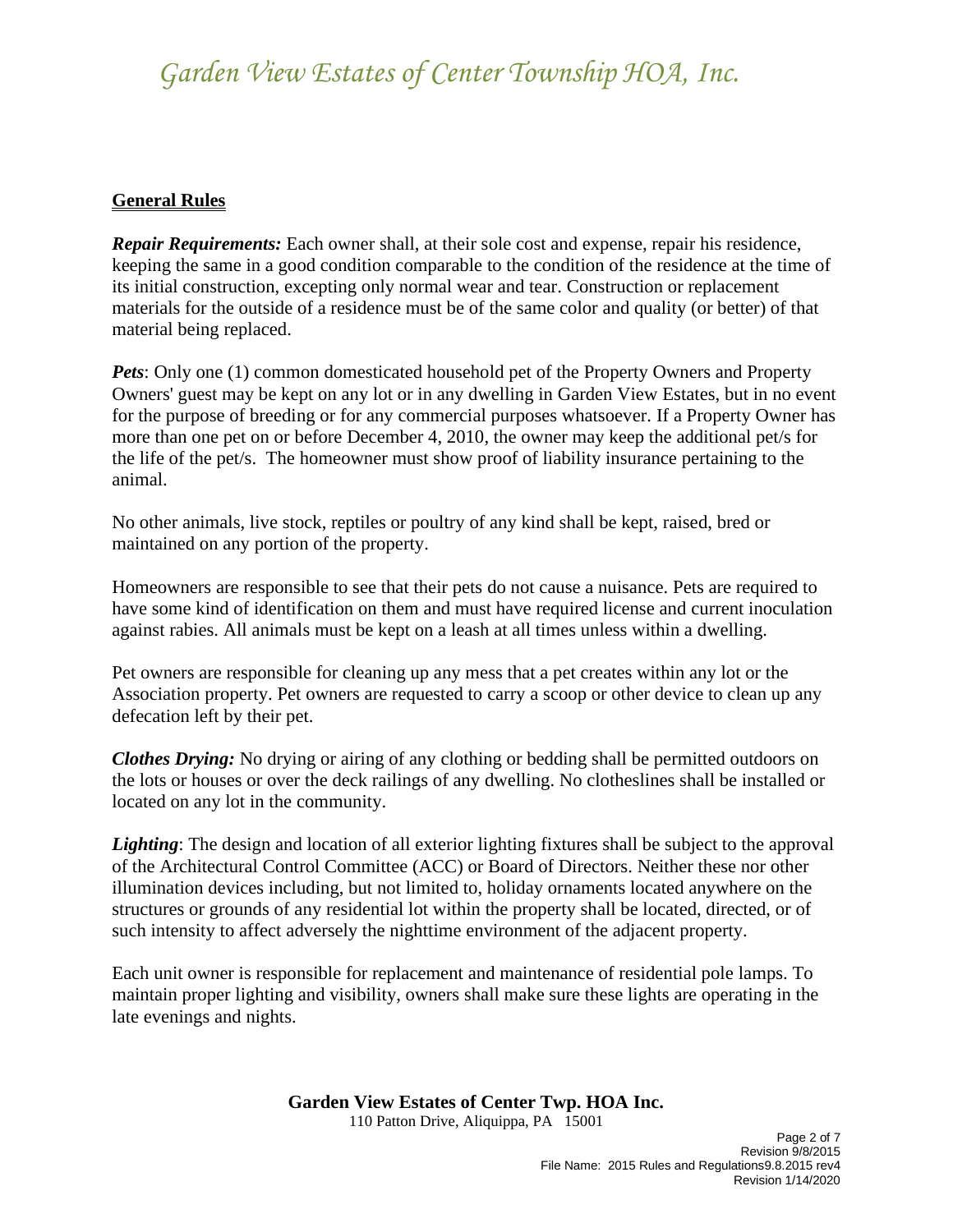**Window Treatments or Door Coverings:** Window treatments shall consist of drapery, blinds, decorative panels, door coverings or other tasteful window coverings. No sheets, towels, newspaper, aluminum foil or other temporary window treatments are permitted, except for periods not exceeding one (1) week after an Owner or tenant first moves into a dwelling or when permanent window treatments are being cleaned or repaired.

**Safety:** No one shall permit any activity or keep anything in a unit or elsewhere in the Association that could be a fire or health hazard, or in any way tend to increase insurance rates.

**Sidewalks, driveways**, and other common areas of travel must not be obstructed in any manner and are to be kept free of any materials which would be unsightly or hazardous except in extreme circumstances related to snow removal.

**Landscaping and Lawn Maintenance**: It is the responsibility of each unit owner to prevent the development of any unclean, unsightly, or unkempt condition of buildings or grounds on any lot which shall tend to substantially decrease the beauty of the community as a whole or the specific area. Other than the original shrubs planted by the developer, the owner of each lot containing a dwelling shall be required to maintain the landscaping of their lot and any contiguous property between their lot and the pavement edge of any abutting road.

Beginning in May, 2014, the ground cover for the front area of each home will be red raven rock. Residents wishing to opt out and continue to use mulch, preferably brown, must put their request in writing and deliver it to a board member before any work is done. The mulch must be refreshed every two years no later than the end of June and at the homeowner's expense.

When the home is sold, the current owner must stipulate to the new buyer that the association will replace the mulch with red raven rock. The association will cover the expense of the replacement in the front of the home at the time it is sold to a new owner.

*Nuisances:* See Covenants, Article VIII, Section 4

*Signs:* See Covenants, Article VIII, Sections 5 and 6

*Trash and Other Materials*: See Covenants, Article VIII, Section 9

**Garden View Estates of Center Twp. HOA Inc.**

110 Patton Drive, Aliquippa, PA 15001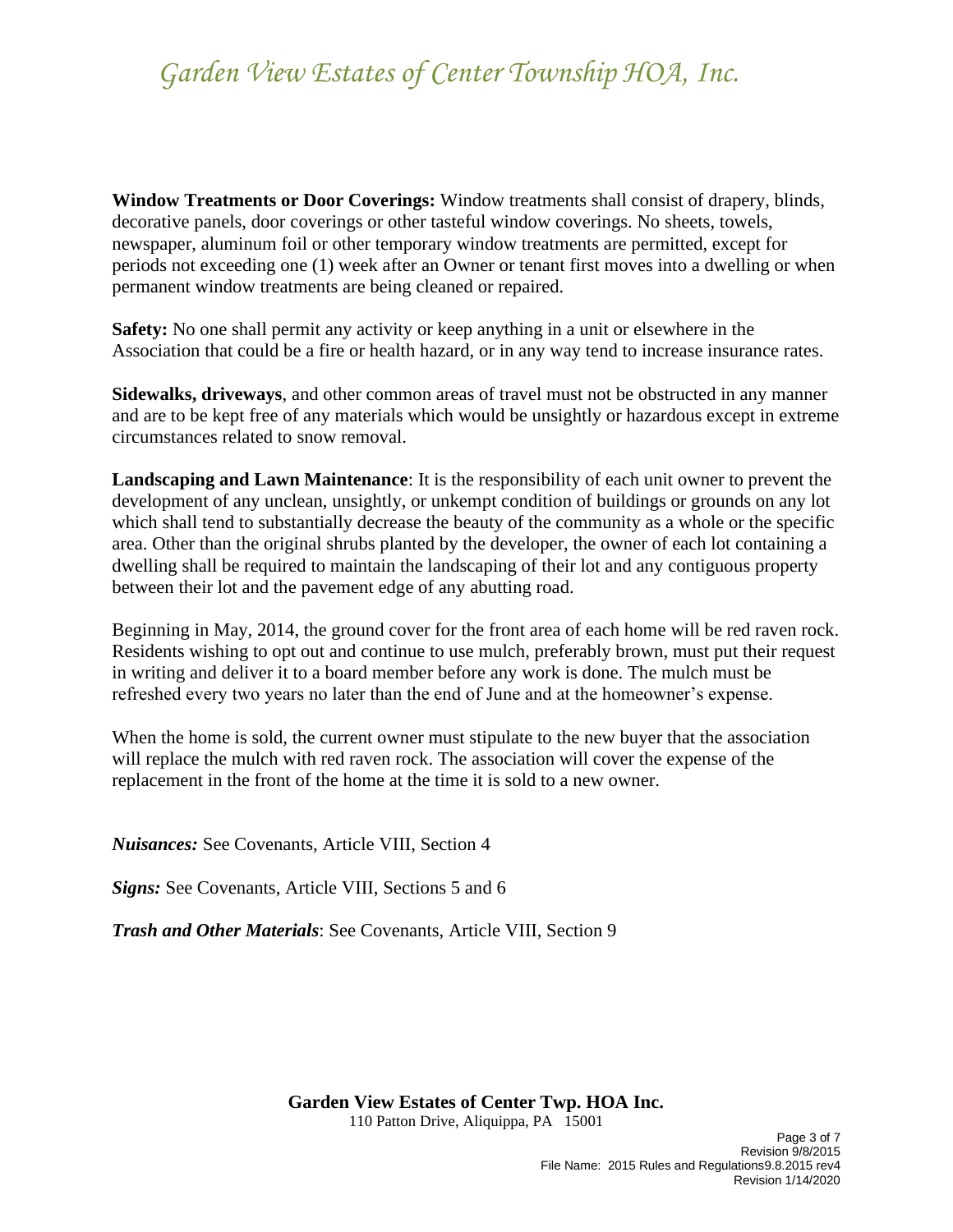#### **Ownership and Leases**

*Ownership*: No Unit Owner/Resident of a unit shall use the unit for purposes other than as a residence for persons living together as a single housekeeping unit, except that, model units maintained by future developers in accordance with the Declaration of Covenants, Conditions and Restrictions may be used for sales purposes.

*Leases:* No portion of a dwelling (other than an entire dwelling) may be rented. All leases must be in writing and must be for a term of one year or longer. The lease shall provide that the Association shall have the right to terminate the lease upon default by the tenant in observing any of the provisions of the Covenants, By-Laws, or applicable Rules and Regulations. The owner must deliver a copy of the proposed lease to the Association 10 days prior to occupancy by the tenant.

*Interval Ownership*: No improvement or any part thereof on any lot shall be sold or leased under timeshare or interval ownership plan, whether by conveyance of deed, lease, right to use, or otherwise.

*Occupancy*: No more than two (2) persons are allowed per bedroom for each unit residence.

#### **Insurance**

**Association Insurance**: In addition to insured common property, your association documents and the board resolutions also obligate the association to insure the units. Garden View Estates has met this obligation by purchasing an Association Policy underwritten by the Erie Insurance Exchange.

The Master Policy covers damage from catastrophic events such as fires and severe weather related damage. The policy doesn't cover floods.

The policy does cover the shell of the unit but excluding the **normal aging** of doors, windows, furnace, air conditioners, hot water tanks, garbage disposals, leaking faucets, frozen pipes, fireplaces, replacement of outdoor lamp posts, electrical malfunctions, cabinets, etc.

Complementing with the association's insurance responsibilities, each unit owner also has insurance obligations. While Garden View Estates owners do not have to purchase coverage for any part of the building, residents still must purchase a homeowner's policy insuring the resident's personal property and personal liability exposure. A resident's insurance obligations are satisfied by purchasing a Unit Owner's Policy **(Form HO-6**).

On any homeowner's insurance claim, the homeowner is responsible for any insurance deductible.

**Insurance of Contractors:** Each unit owner should obtain a certified copy of insurance from any contractor whom they hire to perform work on the exterior of their unit. The Association accepts **no** liability for any contractor/ subcontractor who does work on a unit at the unit owner's request and is not properly insured.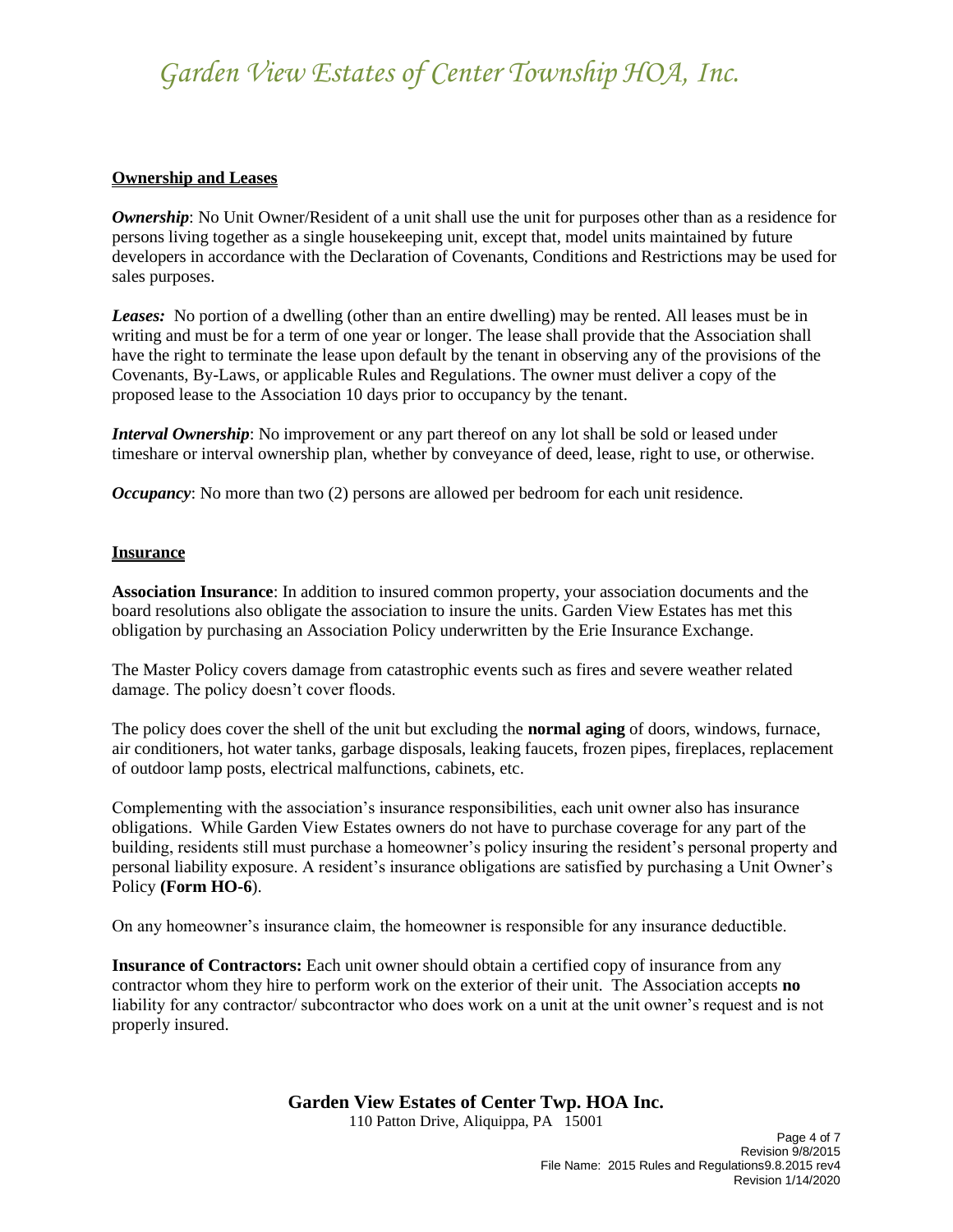### **Traffic and Parking Rules**

Anyone operating a vehicle in Garden View Estates should be aware that the roads are residential and are also used for walking, jogging, and bicycles. Please be aware and keep the roads safe for residents and others enjoying the outdoors.

No vehicle containing lettering, signs or equipment, and no recreational vehicle, camper, trailer, boat, aircraft, motorcycle, or commercial vehicle may be parked or stored outside of a dwelling overnight. Parking is not permitted on common driveways or lawns. All vehicles parked within a property must be in good condition and repair. Any vehicle which does not contain a current license plate or which cannot operate on its own power shall not be parked within the property outside of an enclosed garage for more than 24 hours.

Parking on the grass shoulders along the road is prohibited except on a short term emergency basis. Exceptions will be made for guests of property owners to permit temporary use of the grass shoulders for parking while hosting a social event.

All residents, their guests and visitors must remove their vehicles from the street when the roads are being cleared for snow removal. The Association reserves the right to have any car violating this rule towed away at the owner's expense.

In case of repeated or extended parking violations, the Board of Directors has the right to have the vehicle removed at the property owner's expense as well as imposing applicable fines.

### **Assessments and Special Assessments**

Monthly assessments are due on the first day of each month. Each Property Owner will have until the last business day of the month when due to pay each assessment. If an assessment is not received on or before the last business day of the month when the assessment is due, a late fee of 10% will be added to the resident's account. Late charges and /or collection fees will be charged for every month that the assessments are not paid.

After 30 days, if a monthly assessment fee is not received, a late notice will be sent to the resident.

If the total assessment in arrears reaches \$1,000.00, legal action will be taken for collection of the fees.

### **Garden View Estates of Center Twp. HOA Inc.**

110 Patton Drive, Aliquippa, PA 15001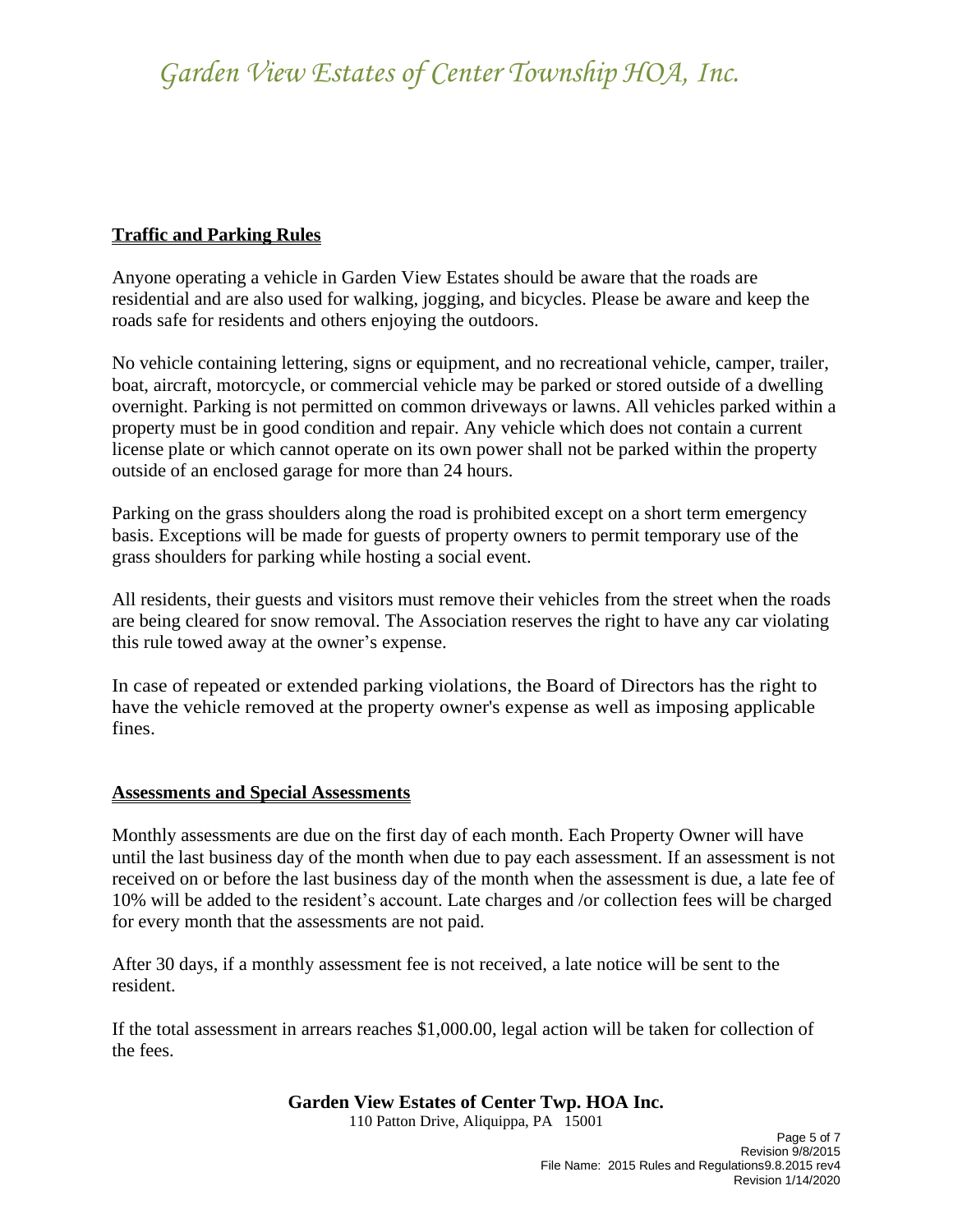#### **Assessments and Special Assessments (cont.)**

Returned checks due to insufficient funds require special handling and processing. Because of the expense involved in handling returned checks, a \$10.00 administrative fee and a \$35.00 insufficient check charge will be charged for each returned check. The Unit Owner/Resident will be given five (5) days to replace the check in addition to the \$45.00 in fees and payment shall only be accepted by certified check or money order. Any resident who submits an insufficient check which requires collection shall have to pay assessment fees by certified check or money order for the next six (6) months.

#### **Violations and Fine Schedule**

Violation of Rules and Regulations should be reported in writing to the Association Secretary and be supported by reasonable proof or evidence and/or witnesses of the infraction.

| <b>First Offense</b>          | Written warning from the Board of Directors |
|-------------------------------|---------------------------------------------|
| Second Offense                | \$25.00 Fine                                |
| Third and Subsequent Offenses | \$50.00 Fine                                |

Any fine not paid within 30 days of notice will be charged a late fee of \$15.00 per month.

A Unit Owner/Resident may request to appear at any regular Board of Directors Meeting to discuss either a violation or fine. The President or Secretary of the Board of Directors must be notified five (5) days prior to the meeting. The Board of Directors will hear the case of the Unit Owner/Resident and determine what action, if any, will be taken. A notice of determination will be sent stating the outcome.

The Association may assess the aforementioned fines repeatedly upon failure of a resident to correct the infractions after written notice. Any fine levied shall be collected in the same manner as common assessments. Any resident accused of violations and assessed a fine shall, upon written request, be heard by the Board of Directors. The decision of the Board shall be final.

### **Cost Responsibilities**

*Common Driveways:* Garden View Estates Homeowners Association will be responsible for replacement of all common driveways, due to normal wear and tear. Driveways or sections of driveways will be replaced if there is a danger to residents, visitors or vehicular traffic. The decision to replace a part or parts of a driveway will be at the discretion of the Board of Directors. Driveways will not be replaced for cosmetic reasons.